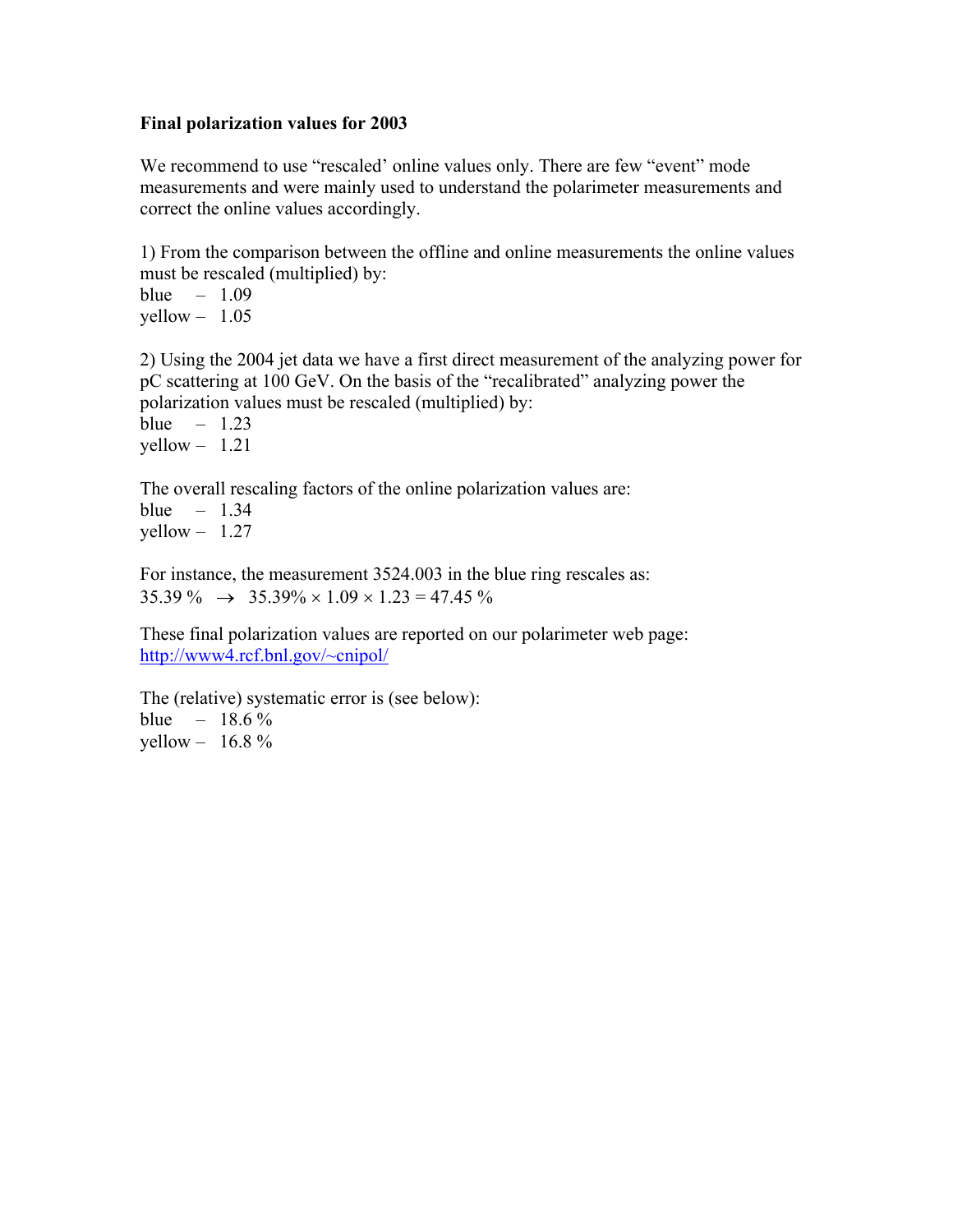### **Final polarization values for 2004**

We recommend to use "rescaled' online values only. During the last part of the 2004 run few "event" mode measurements were taken. They were mainly used to understand the polarimeter measurements and correct the online values accordingly.

During the run, between fills 5234 and 5235 the polarimeter has been recalibrated. Two different sets of rescaling factors must be used.

fill # ≤ 5234 blue – 1.25 yellow – 1.21 fill # ≥ 5235 blue – 1.08 yellow – 1.11

These final polarization values are reported on our polarimeter web page: <http://www4.rcf.bnl.gov/~cnipol/>

The (relative) systematic error is (see below): blue –  $12.0\%$ yellow  $-16.6\%$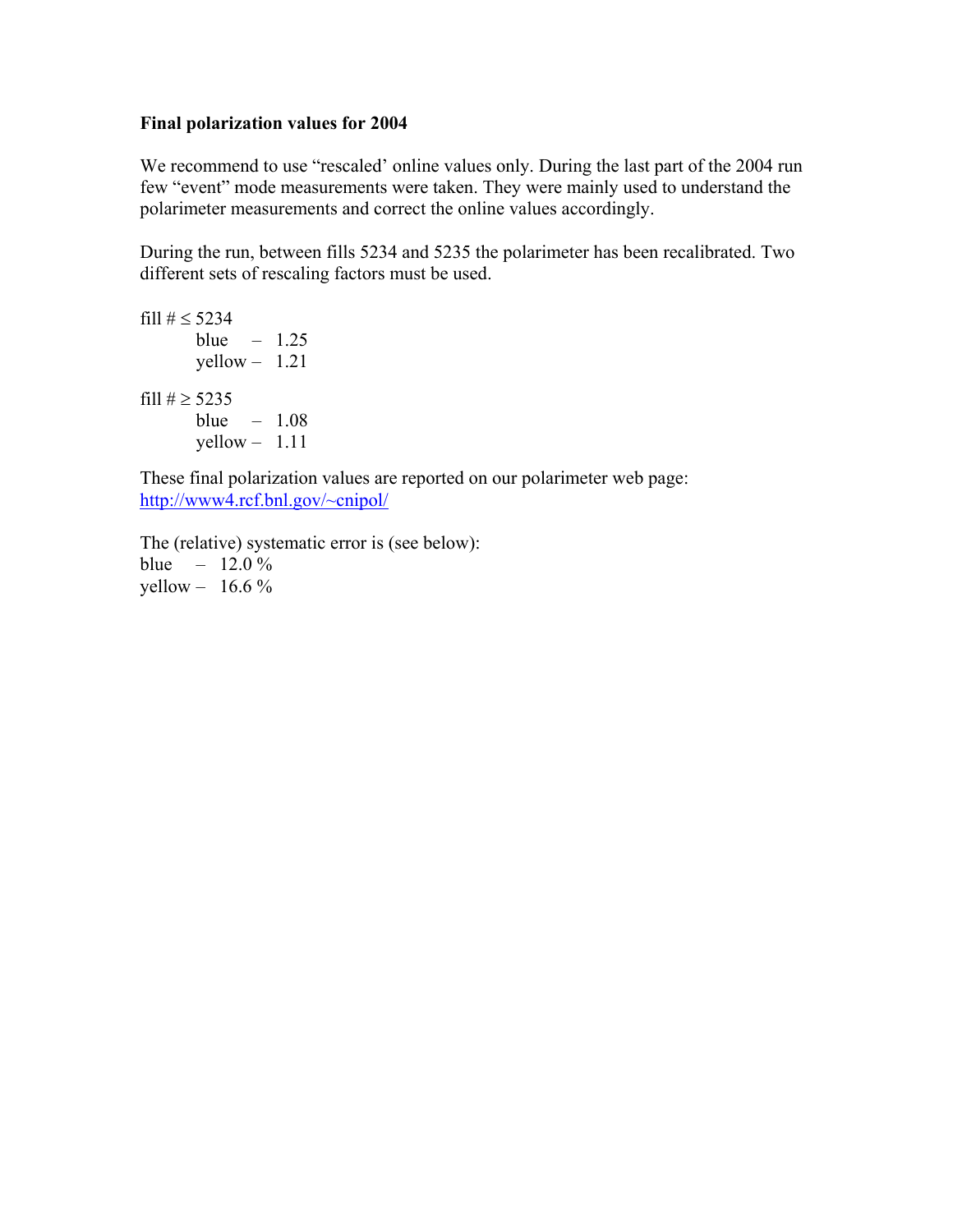### **Discussion on systematic errors, recalibrating with 2004 jet result**

(see RHIC note CA-D / AP / #171 O. Jinnouchi et al. and Osamu RSC February 2005 presentation [https://www.bnl.gov/riken/RSC/RSCXXXII02102005.htm\)](https://www.bnl.gov/riken/RSC/RSCXXXII02102005.htm)

# **2003**

| Uncertainty $\gamma$ 2= |                                  |
|-------------------------|----------------------------------|
|                         | $(1)$ $(8.5\%)$ <sup>2</sup> +   |
|                         | $(2)$ $(9.8\%)$ <sup>2</sup> +   |
|                         | $(3)$ $(3.0\%)$ <sup>2</sup> +   |
|                         | $(4)$ $(0.0\%)^2 +$              |
|                         | $(5)$ $(7.3\%)$ <sup>2</sup> +   |
|                         | $(6)$ $(0.0\%)^2 +$              |
|                         | $(7)$ $(4.0\%)$ <sup>2</sup> +   |
|                         | $(8)$ $(10.0\%)$ <sup>2</sup> =  |
|                         | $(18.6\%)$ <sup>2</sup> for blue |
| Uncertainty $\gamma$ 2= |                                  |
|                         | $(1)$ $(8.5\%)$ <sup>2</sup> +   |
|                         | $(2)$ $(9.8\%)$ <sup>2</sup> +   |

 $(3)$   $(3.0\%)$ <sup>2</sup> +  $(4)$   $(0.0\%)^2 +$  $(5)$   $(9.2\%)$ <sup>2</sup> + (6)  $(0.0\%)^2$  +  $(7)$   $(2.0\%)$ <sup>2</sup> + (8)  $(4.0\%)$   $\hat{ }2 =$ 

The numbers in parenthesis refer to the following notes:

 $(16.8\%)$ <sup>2</sup> for yellow

1. Blue beam polarization uncertainty from jet measurement in 2004: dP/P=8.5%.

2. Energy correction uncertainty: 12 ug/cm^2 dead layer. This leads to an uncertainty on the beam polarization of  $dP/P = 9.8\%$ .

3. Event selection / mass cut dependences in 2004, dP/P=3%.

4. Other systematic errors in 2004 for the "calibration" with the jet target. The main method that we have to determine measurement errors is the  $\chi^2$  for individual fits to asymmetry for each strip. For 2004 this gave a  $\chi$ <sup> $\sim$ </sup> $2$ /ndf of 70/68 with 2 parameters to the ϕ fit, using only the statistical errors for the asymmetries. Therefore the measurement contribution to the systematic error is negligible compared to the other errors. (This is also small compared to the event selection systematic, indicating that the event selection was effectively independent of this  $-$  i.e. relatively the same for each strip.)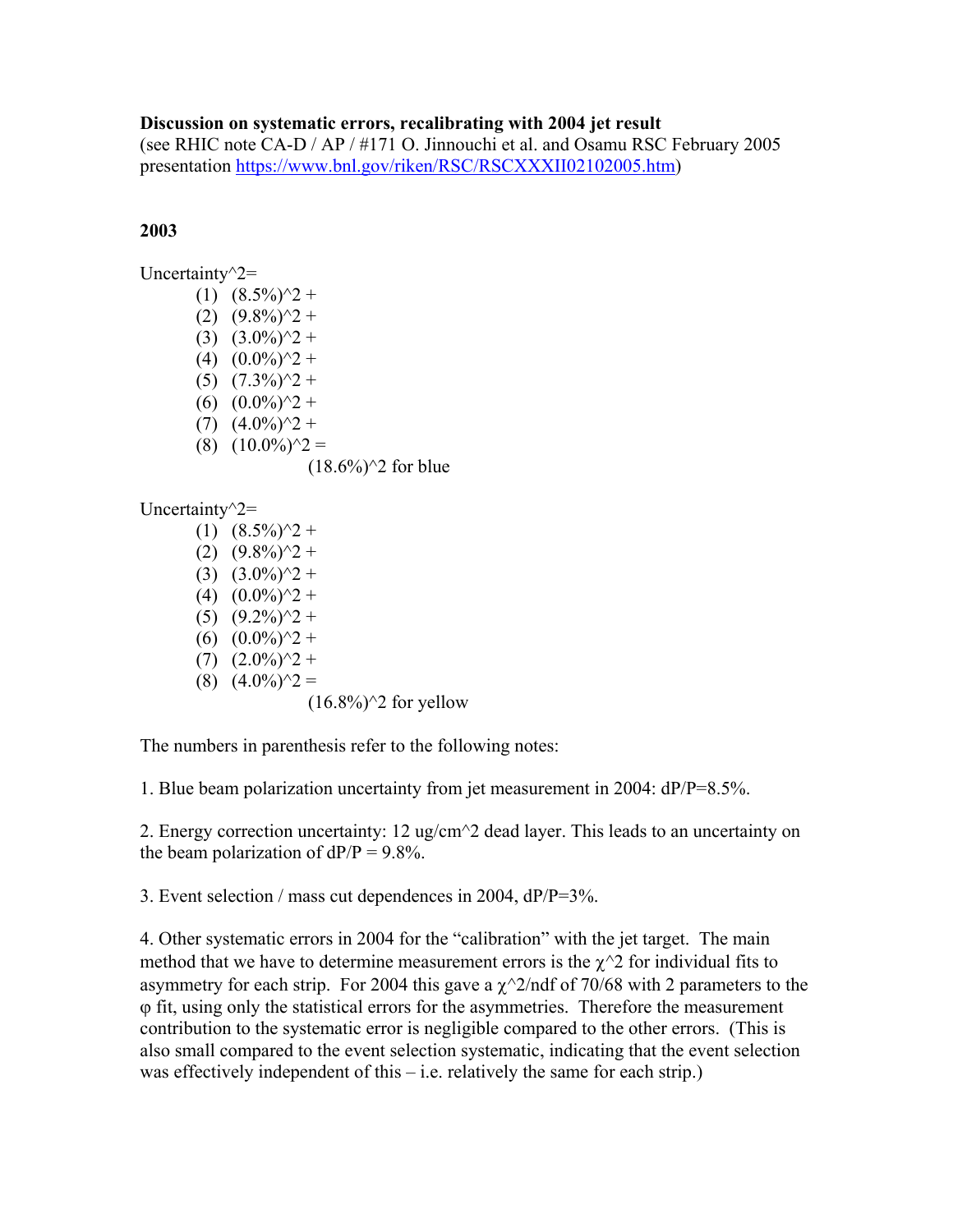Polarization profile. If the polarization is not flat over the beam, the jet, the carbon polarimeter, and the experiments sample the polarization differently so this would give a correction and systematic error. We do not have evidence of such a profile from the 2004 run. We don't recall a profile in 2003 either. The issue came up mainly in run 4. Osamu discusses this on p8-9 of his presentation, and concludes that the polarization is consistent with flat, with apparent polarization drop only at  $1/4$  intensity max or below. There were 5 scans, yellow horizontal target (2 scans), blue vertical target (1 scan), blue horizontal target (2 scans). Although we could take the approach that we cannot prove the polarization flat except to a certain sensitivity and then generate a systematic error from this, we recommend that we assign no systematic error for this. We have also measured the profiles carefully in 2005 and found either no profile (blue) or a drop in polarization only beyond 1/4 max intensity. This was done for both vertical and horizontal targets.

5. Systematic uncertainty for conversion from histogram mode to event mode in 2003. The adjustments were P\_offline/P\_online=1.09 (blue) and =1.05 (yellow). The distribution of the ratio gave  $\gamma$ <sup>2</sup> of 87 for 121 NDF for blue and  $\gamma$ <sup>2=32/110</sup> NDF for yellow, using uncorrelated errors statistical errors for online and offline. Clearly the errors are correlated. However, the correlation is complicated since the energy ranges are different, hence the  $A_N$  are different for online and offline. We choose to include no error for this ratio, but include an error for using the online data.

The number of online events is about  $2\times$  the number of offline events. Hence an online statistical error is roughly 1/root(2) smaller than offline. We have chosen the offline cuts to control systematic errors. It is incorrect to use the statistical error of the online without an additional systematic error for using the online data. We add a systematic error equal to the statistical error of the online. This is arbitrary, but is in a sense a minimum error – otherwise we should always use the online data. However, we think it is reasonably conservative. A maximum error would be the spread of the ratio of online to offline polarization, and this is also about 10%.

6. Energy correction for 2003. This is the question – does the 12 ug/cm<sup> $\gamma$ </sup> assigned in 2004 to cover the uncertainty of the energy scale include comparison to an energy scale in another year or not? In effect, it should if the method of obtaining the energy correction and the characteristics of the signal have not changed: the 12 ug/cm $\gamma$ 2 assigned uncertainty represents an upper limit energy scale uncertainty from the energy correction, as measured for different conditions (injection, flattop, using different energy ranges to obtain the correction). When we compare the raw asymmetries for the strips, we include in our systematic error from that comparison the energy scale uncertainty for independent measurements of the energy correction with similar conditions. Each strip is treated independently, and we obtain the energy correction independently. The approximate sigma of the relative energy correction uncertainty in 2004 is about 5 ug/cm<sup> $\sim$ </sup>2 at most. The dP=3%, blue and dP=1%, yellow systematic error assigned in 2003 includes this relative energy calibration systematic uncertainty since it is from the ϕ distribution of each strip asymmetry. This systematic error is included in item 8.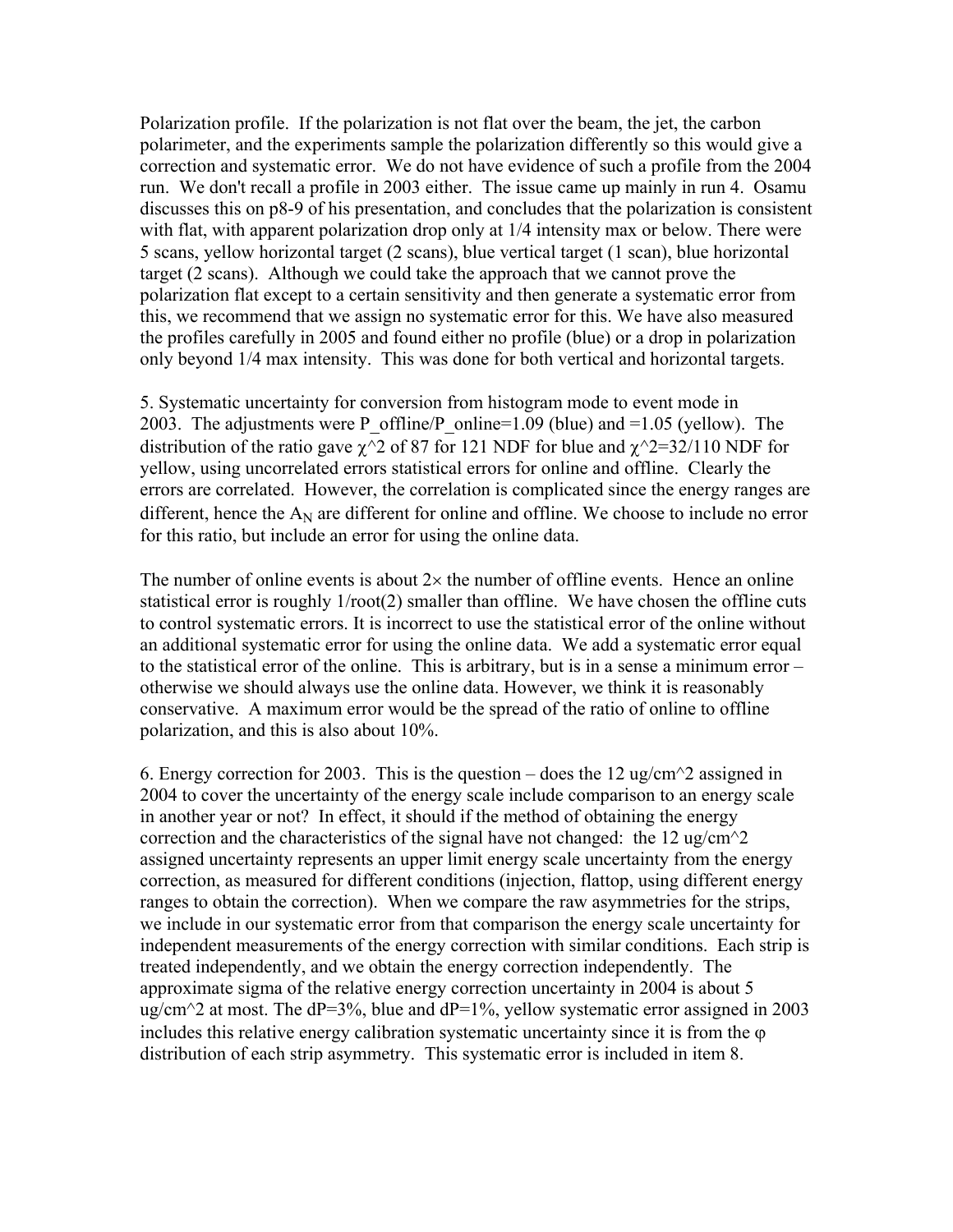We are using the same method to obtain the energy correction in 2003 and 2004. We have shown that the method, when used independently on 72 strips (or 39 strips in 2003), we obtain a small variation in the energy correction. To carry the polarimeter calibration,  $A_N$ ', from 2004 to 2003, this is sufficient.  $A_N$ ' would then be an effective analyzing power. The situation changes when we use different electronics, such as when we eliminated the beam image pulse in 2005.

Therefore, the assigned uncertainty of 12 ug/cm<sup> $\land$ </sup>2 is reasonably (perhaps too) conservative, and that there should not be an additional energy scale uncertainty included for 2003. This discussion does not address the absolute energy scale, or the differences from eliminating the beam image pulse in 2005.

7. Event selections in 2003. The 2003 measurement systematic error should be included in the calculation of overall systematic error after we renormalize with the new  $A_N$ . This systematic error for event selection, obtained from comparing 2 sigma and 3 sigma mass cuts, was less than 1.1 % in 2003 (p12, RHIC note 171). This is in polarization and is dP/P= $0.5\frac{\frac{1}{25}}{\frac{1}{25}}$  in yellow and  $1.1\frac{\frac{1}{25}}{31\frac{\frac{1}{25}}{40}}$  in blue.

8. Systematics of 2003 measurement. This was obtained from the φ fit to the independent raw asymmetry measurements allowing radial polarization. This was 3% in polarization for blue and 1% in polarization for yellow. Therefore, the measurement systematic uncertainties in 2003 were  $dP/P=1\%/25\%-4\%$  for yellow and  $3\%/31\%-10\%$ for blue.